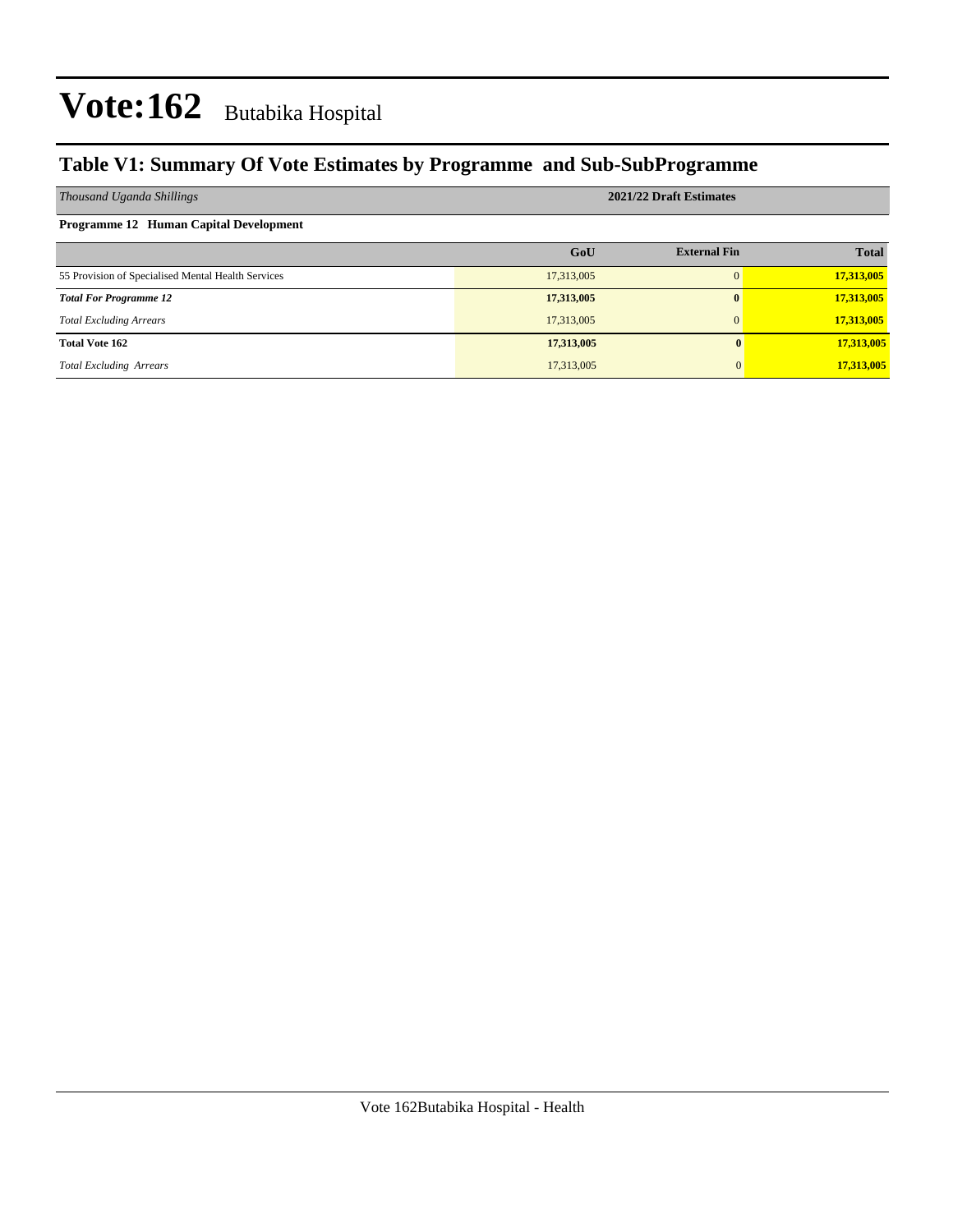### **Table V2: Summary Of Vote Estimates by Sub-SubProgramme,Department and Project**

| Thousand Uganda Shillings                                                  |                  | 2021/22 Draft Estimates<br>2020/21 Approved Budget |                  |              |            |                               |              |
|----------------------------------------------------------------------------|------------------|----------------------------------------------------|------------------|--------------|------------|-------------------------------|--------------|
| <b>Sub-SubProgramme 55 Provision of Specialised Mental Health Services</b> |                  |                                                    |                  |              |            |                               |              |
| <b>Recurrent Budget Estimates</b>                                          | <b>Wage</b>      | <b>Non-Wage</b>                                    | <b>AIA</b>       | <b>Total</b> | Wage       | <b>Non-Wage</b>               | Total        |
| 01 Management                                                              | 5,671,799        | 7,508,383                                          | $\boldsymbol{0}$ | 13,180,182   | 5,671,799  | 7,799,938                     | 13,471,737   |
| 02 Internal Audit Section                                                  | 28,128           | 5,000                                              | $\mathbf{0}$     | 33,128       | 28,128     | 5,000                         | 33,128       |
| <b>Total Recurrent Budget Estimates for Sub-</b><br><b>SubProgramme</b>    | 5,699,926        | 7,513,383                                          | $\bf{0}$         | 13,213,309   | 5,699,926  | 7,804,938                     | 13,504,865   |
| <b>Development Budget Estimates</b>                                        | <b>GoU Dev't</b> | <b>External Fin</b>                                | <b>AIA</b>       | <b>Total</b> |            | <b>GoU Dev't External Fin</b> | <b>Total</b> |
| 1572 Retooling of Butabika National Referral Hospital                      | 3,808,141        | $\mathbf{0}$                                       | $\mathbf{0}$     | 3,808,141    | 3,808,141  | $\overline{0}$                | 3,808,141    |
| <b>Total Development Budget Estimates for Sub-</b><br><b>SubProgramme</b>  | 3,808,141        | $\bf{0}$                                           | $\bf{0}$         | 3,808,141    | 3,808,141  | $\bf{0}$                      | 3,808,141    |
|                                                                            | GoU              | <b>External Fin</b>                                | <b>AIA</b>       | <b>Total</b> | GoU        | <b>External Fin</b>           | <b>Total</b> |
| <b>Total For Sub-SubProgramme 55</b>                                       | 17,021,450       | $\bf{0}$                                           | $\bf{0}$         | 17,021,450   | 17,313,005 | $\boldsymbol{0}$              | 17,313,005   |
| <b>Total Excluding Arrears</b>                                             | 17,013,005       | 0                                                  | $\mathbf{0}$     | 17,013,005   | 17,313,005 | $\mathbf{0}$                  | 17,313,005   |
| <b>Total Vote 162</b>                                                      | 17,021,450       | $\bf{0}$                                           | $\bf{0}$         | 17,021,450   | 17,313,005 | $\bf{0}$                      | 17,313,005   |
| <b>Total Excluding Arrears</b>                                             | 17,013,005       | $\mathbf{0}$                                       | $\overline{0}$   | 17,013,005   | 17,313,005 | $\mathbf{0}$                  | 17,313,005   |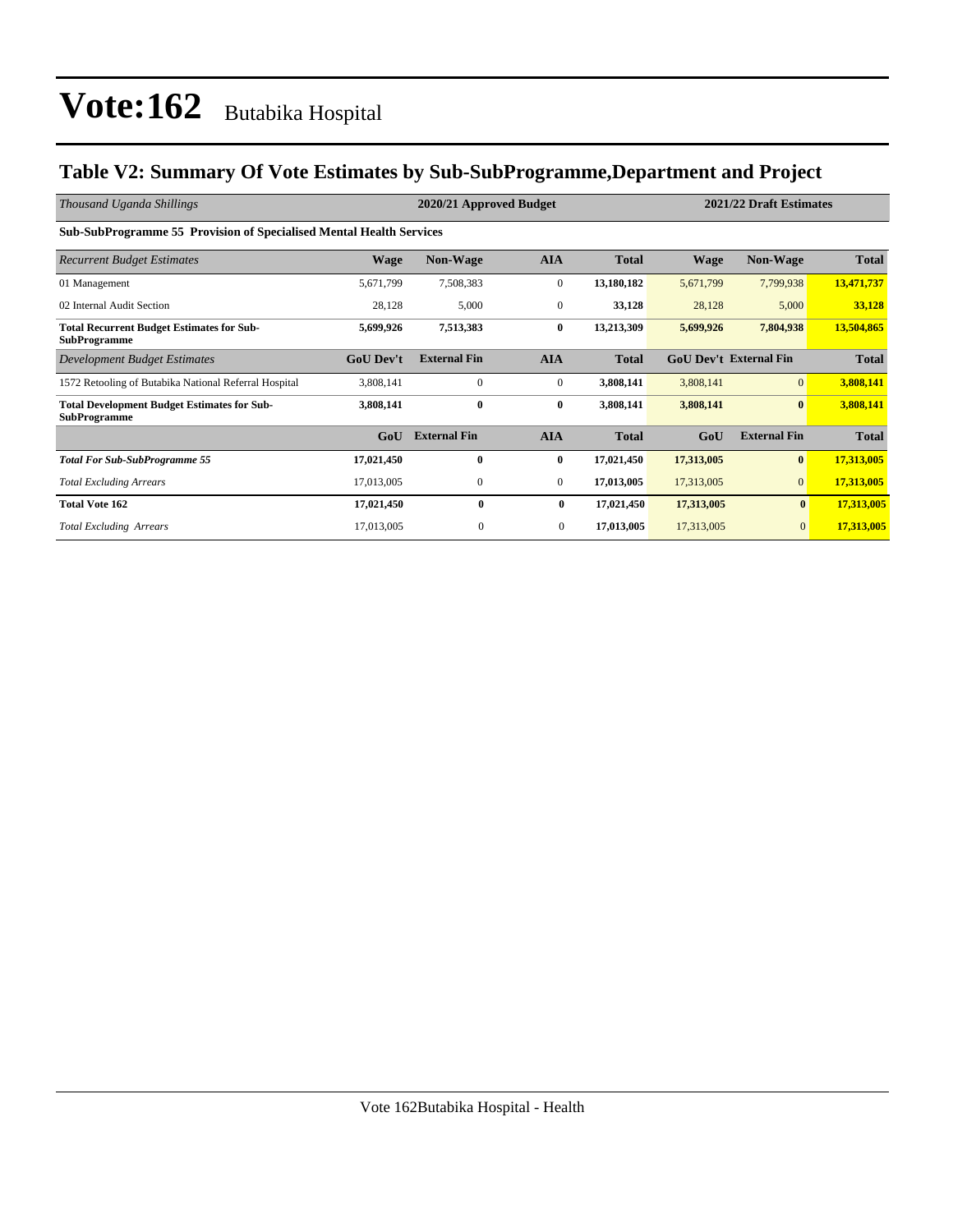### **Table V3: Summary Vote Estimates by Item**

| Thousand Uganda Shillings                                   |            | 2021/22 Draft Estimates<br>2020/21 Approved Budget |                  |            |            |                     |              |
|-------------------------------------------------------------|------------|----------------------------------------------------|------------------|------------|------------|---------------------|--------------|
|                                                             | GoU        | <b>External Fin</b>                                | AIA              | Total      | GoU        | <b>External Fin</b> | <b>Total</b> |
| <b>Employees, Goods and Services (Outputs Provided)</b>     | 13,354,865 | $\bf{0}$                                           | $\bf{0}$         | 13,354,865 | 13,504,865 | $\bf{0}$            | 13,504,865   |
| 211101 General Staff Salaries                               | 5,699,926  | $\bf{0}$                                           | $\bf{0}$         | 5,699,926  | 5,699,926  | $\bf{0}$            | 5,699,926    |
| 211103 Allowances (Inc. Casuals, Temporary)                 | 855,706    | $\bf{0}$                                           | 0                | 855,706    | 868,195    | $\bf{0}$            | 868,195      |
| 212102 Pension for General Civil Service                    | 432,958    | $\bf{0}$                                           | $\bf{0}$         | 432,958    | 432,958    | $\bf{0}$            | 432,958      |
| 213001 Medical expenses (To employees)                      | 41,598     | $\bf{0}$                                           | $\bf{0}$         | 41,598     | 41,598     | $\bf{0}$            | 41,598       |
| 213002 Incapacity, death benefits and funeral expenses      | 34,398     | $\bf{0}$                                           | $\bf{0}$         | 34,398     | 34,398     | $\bf{0}$            | 34,398       |
| 213004 Gratuity Expenses                                    | 348,672    | $\bf{0}$                                           | $\bf{0}$         | 348,672    | 648,672    | $\bf{0}$            | 648,672      |
| 221001 Advertising and Public Relations                     | 11,744     | $\bf{0}$                                           | 0                | 11,744     | 21,744     | $\bf{0}$            | 21,744       |
| 221002 Workshops and Seminars                               | 9,771      | $\bf{0}$                                           | $\bf{0}$         | 9,771      | 3,080      | $\bf{0}$            | 3,080        |
| 221003 Staff Training                                       | 35,780     | $\bf{0}$                                           | $\bf{0}$         | 35,780     | 29,982     | $\bf{0}$            | 29,982       |
| 221006 Commissions and related charges                      | 26,390     | $\bf{0}$                                           | $\bf{0}$         | 26,390     | 26,390     | $\bf{0}$            | 26,390       |
| 221007 Books, Periodicals & Newspapers                      | 28,099     | $\bf{0}$                                           | $\bf{0}$         | 28,099     | 18,099     | $\bf{0}$            | 18,099       |
| 221008 Computer supplies and Information Technology<br>(TT) | 26,986     | $\bf{0}$                                           | 0                | 26,986     | 26,986     | $\bf{0}$            | 26,986       |
| 221009 Welfare and Entertainment                            | 60,713     | $\bf{0}$                                           | $\bf{0}$         | 60,713     | 60,713     | $\bf{0}$            | 60,713       |
| 221010 Special Meals and Drinks                             | 1,939,000  | $\bf{0}$                                           | $\bf{0}$         | 1,939,000  | 1,939,000  | $\bf{0}$            | 1,939,000    |
| 221011 Printing, Stationery, Photocopying and Binding       | 157,922    | $\bf{0}$                                           | 0                | 157,922    | 157,922    | $\bf{0}$            | 157,922      |
| 221012 Small Office Equipment                               | 24,886     | $\bf{0}$                                           | 0                | 24,886     | 24,886     | $\bf{0}$            | 24,886       |
| 221016 IFMS Recurrent costs                                 | 10,000     | $\bf{0}$                                           | $\bf{0}$         | 10,000     | 10,000     | $\bf{0}$            | 10,000       |
| 221017 Subscriptions                                        | 4,834      | $\bf{0}$                                           | $\bf{0}$         | 4,834      | 4,834      | $\bf{0}$            | 4,834        |
| 222001 Telecommunications                                   | 21,979     | $\bf{0}$                                           | $\bf{0}$         | 21,979     | 21,979     | $\bf{0}$            | 21,979       |
| 223002 Rates                                                | 30,000     | $\bf{0}$                                           | $\bf{0}$         | 30,000     | 30,000     | $\bf{0}$            | 30,000       |
| 223004 Guard and Security services                          | 30,296     | $\bf{0}$                                           | $\bf{0}$         | 30,296     | 30,296     | $\bf{0}$            | 30,296       |
| 223005 Electricity                                          | 267,857    | $\bf{0}$                                           | $\bf{0}$         | 267,857    | 267,857    | $\bf{0}$            | 267,857      |
| 223006 Water                                                | 220,384    | $\bf{0}$                                           | $\bf{0}$         | 220,384    | 220,384    | $\bf{0}$            | 220,384      |
| 223007 Other Utilities- (fuel, gas, firewood, charcoal)     | 80,000     | $\bf{0}$                                           | $\bf{0}$         | 80,000     | 80,000     | $\bf{0}$            | 80,000       |
| 224001 Medical Supplies                                     | 40,000     | $\bf{0}$                                           | 0                | 40,000     | 50,000     | $\bf{0}$            | 50,000       |
| 224004 Cleaning and Sanitation                              | 902,661    | $\bf{0}$                                           | 0                | 902,661    | 902,661    | $\bf{0}$            | 902,661      |
| 224005 Uniforms, Beddings and Protective Gear               | 518,879    | $\bf{0}$                                           | $\bf{0}$         | 518,879    | 518,879    | $\bf{0}$            | 518,879      |
| 225001 Consultancy Services- Short term                     | 150,000    | 0                                                  | 0                | 150,000    | $\bf{0}$   | $\bf{0}$            | $\bf{0}$     |
| 227001 Travel inland                                        | 68,632     | 0                                                  | 0                | 68,632     | 80,543     | $\bf{0}$            | 80,543       |
| 227002 Travel abroad                                        | 31,911     | $\bf{0}$                                           | $\bf{0}$         | 31,911     | $\bf{0}$   | $\bf{0}$            | $\mathbf{0}$ |
| 227004 Fuel, Lubricants and Oils                            | 166,764    | $\bf{0}$                                           | 0                | 166,764    | 171,764    | $\bf{0}$            | 171,764      |
| 228001 Maintenance - Civil                                  | 694,354    | $\bf{0}$                                           | $\boldsymbol{0}$ | 694,354    | 694,354    | $\bf{0}$            | 694,354      |
| 228002 Maintenance - Vehicles                               | 126,057    | $\bf{0}$                                           | $\bf{0}$         | 126,057    | 131,057    | $\bf{0}$            | 131,057      |
| 228003 Maintenance – Machinery, Equipment $\&$<br>Furniture | 191,160    | $\bf{0}$                                           | $\boldsymbol{0}$ | 191,160    | 191,160    | $\bf{0}$            | 191,160      |
| 228004 Maintenance - Other                                  | 64,548     | $\bf{0}$                                           | $\boldsymbol{0}$ | 64,548     | 64,548     | $\pmb{0}$           | 64,548       |

Vote 162Butabika Hospital - Health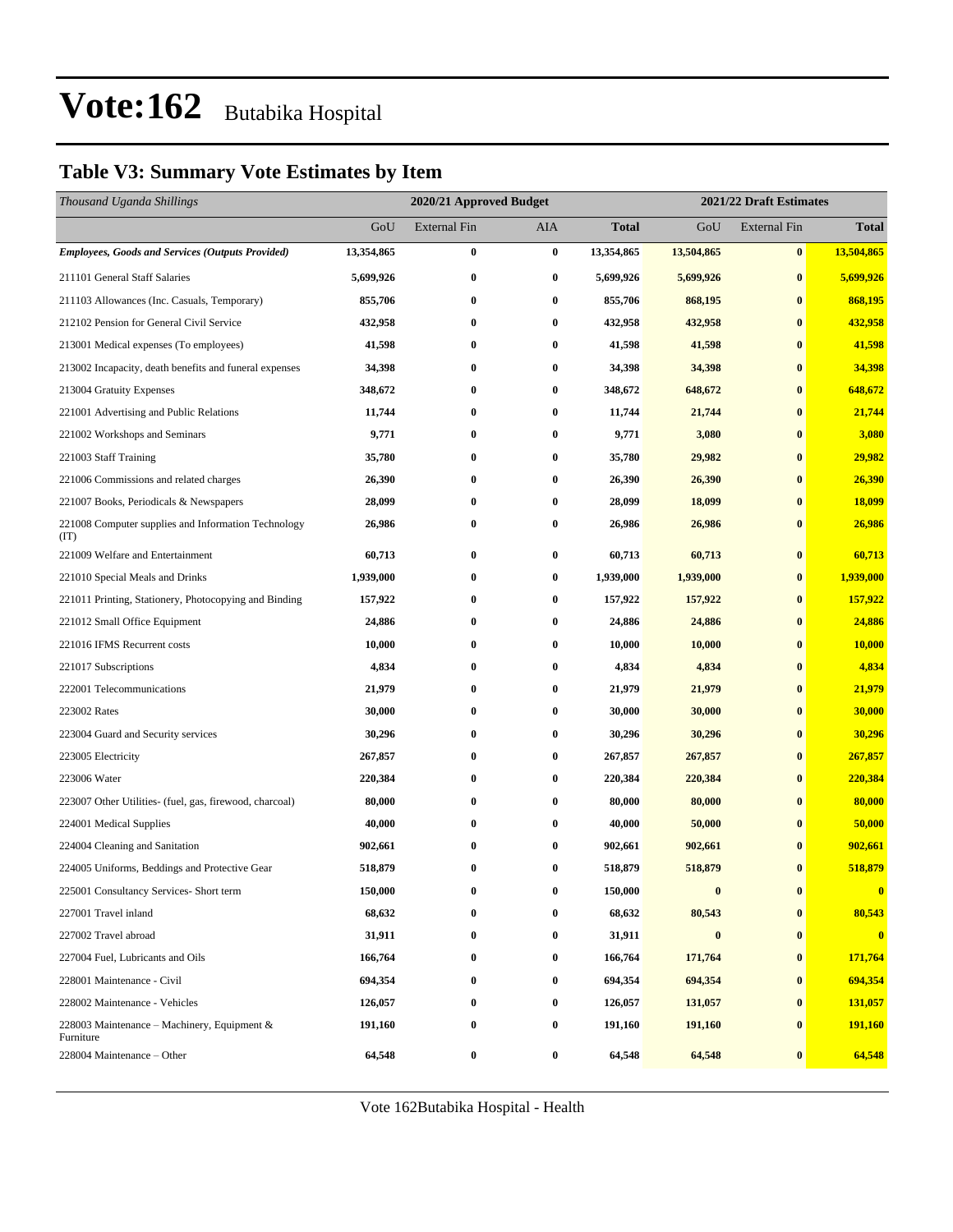| <b>Investment</b> (Capital Purchases)                         | 3,658,141  | $\bf{0}$     | $\bf{0}$       | 3,658,141  | 3,808,141  | $\bf{0}$        | 3,808,141               |
|---------------------------------------------------------------|------------|--------------|----------------|------------|------------|-----------------|-------------------------|
| 281504 Monitoring, Supervision & Appraisal of Capital<br>work | 60,000     | $\bf{0}$     | $\bf{0}$       | 60,000     | 60,000     | $\bf{0}$        | 60,000                  |
| 312101 Non-Residential Buildings                              | 876,150    | $\bf{0}$     | $\bf{0}$       | 876,150    | 1,150,000  | $\bf{0}$        | 1,150,000               |
| 312102 Residential Buildings                                  | 445,991    | $\bf{0}$     | $\bf{0}$       | 445,991    | 1,845,000  | $\bf{0}$        | 1,845,000               |
| 312104 Other Structures                                       | 80,000     | $\bf{0}$     | $\bf{0}$       | 80,000     | $\bf{0}$   | $\bf{0}$        | $\mathbf{0}$            |
| 312202 Machinery and Equipment                                | 750,000    | $\bf{0}$     | $\bf{0}$       | 750,000    | 83,000     | $\bf{0}$        | 83,000                  |
| 312203 Furniture & Fixtures                                   | 433,000    | $\bf{0}$     | $\bf{0}$       | 433,000    | 150,000    | $\bf{0}$        | 150,000                 |
| 312212 Medical Equipment                                      | 875,000    | $\bf{0}$     | $\bf{0}$       | 875,000    | 150,000    | $\bf{0}$        | 150,000                 |
| 312213 ICT Equipment                                          | 138,000    | $\bf{0}$     | $\bf{0}$       | 138,000    | 120,000    | $\bf{0}$        | 120,000                 |
| 312214 Laboratory Equipments                                  | $\bf{0}$   | $\bf{0}$     | $\bf{0}$       | $\bf{0}$   | 250,141    | $\bf{0}$        | 250,141                 |
| <b>Arrears</b>                                                | 8,445      | $\bf{0}$     | $\bf{0}$       | 8,445      | $\bf{0}$   | $\mathbf{0}$    | $\overline{\mathbf{0}}$ |
| 321605 Domestic arrears (Budgeting)                           | 8,445      | $\bf{0}$     | $\bf{0}$       | 8,445      | $\bf{0}$   | $\bf{0}$        | $\overline{\mathbf{0}}$ |
| <b>Grand Total Vote 162</b>                                   | 17,021,450 | $\bf{0}$     | $\bf{0}$       | 17,021,450 | 17,313,005 | $\bf{0}$        | 17,313,005              |
| <b>Total Excluding Arrears</b>                                | 17,013,005 | $\mathbf{0}$ | $\overline{0}$ | 17,013,005 | 17,313,005 | $\vert 0 \vert$ | 17,313,005              |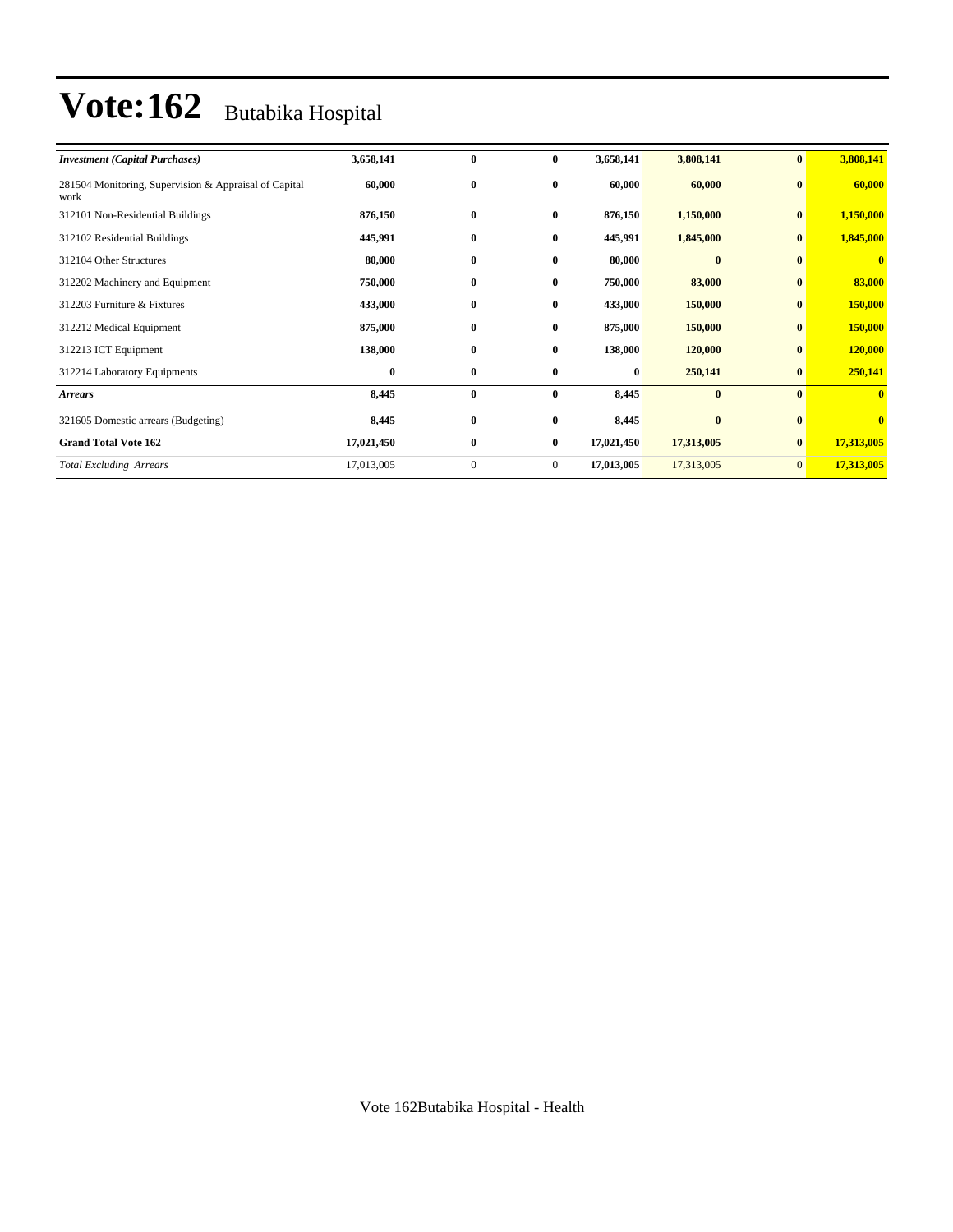#### **Table V4: Detailed Estimates by Sub-SubProgramme, Department,Project and Output and Item**

#### *Sub-SubProgrammme 55 Provision of Specialised Mental Health Services*

*Recurrent Budget Estimates*

#### **Department 01 Management**

| Thousand Uganda Shillings                                 |                  | 2020/21 Approved Budget |                  |              | 2021/22 Draft Estimates |                |              |
|-----------------------------------------------------------|------------------|-------------------------|------------------|--------------|-------------------------|----------------|--------------|
| <b>Outputs Provided</b>                                   | Wage             | Non Wage                | <b>AIA</b>       | <b>Total</b> | Wage                    | Non Wage       | <b>Total</b> |
| <b>Budget Output 085501 Administration and Management</b> |                  |                         |                  |              |                         |                |              |
| 211101 General Staff Salaries                             | 5,671,799        | $\mathbf{0}$            | $\mathbf{0}$     | 5,671,799    | 5,671,799               | $\overline{0}$ | 5,671,799    |
| 211103 Allowances (Inc. Casuals, Temporary)               | $\boldsymbol{0}$ | 712,757                 | $\boldsymbol{0}$ | 712,757      | $\mathbf{0}$            | 725,246        | 725,246      |
| 212102 Pension for General Civil Service                  | $\boldsymbol{0}$ | 432,958                 | $\mathbf{0}$     | 432,958      | $\mathbf{0}$            | 432,958        | 432,958      |
| 213001 Medical expenses (To employees)                    | $\boldsymbol{0}$ | 41,598                  | $\mathbf{0}$     | 41,598       | $\mathbf{0}$            | 41,598         | 41,598       |
| 213002 Incapacity, death benefits and funeral expenses    | $\overline{0}$   | 34,398                  | $\mathbf{0}$     | 34,398       | $\boldsymbol{0}$        | 34,398         | 34,398       |
| 213004 Gratuity Expenses                                  | $\boldsymbol{0}$ | 348,672                 | $\mathbf{0}$     | 348,672      | $\boldsymbol{0}$        | 648,672        | 648,672      |
| 221001 Advertising and Public Relations                   | $\boldsymbol{0}$ | 11,744                  | $\boldsymbol{0}$ | 11,744       | $\mathbf{0}$            | 21,744         | 21,744       |
| 221002 Workshops and Seminars                             | $\boldsymbol{0}$ | 6,691                   | $\boldsymbol{0}$ | 6,691        | $\mathbf{0}$            | $\overline{0}$ | $\mathbf{0}$ |
| 221003 Staff Training                                     | $\boldsymbol{0}$ | 20,798                  | $\mathbf{0}$     | 20,798       | $\mathbf{0}$            | 15,000         | 15,000       |
| 221006 Commissions and related charges                    | $\boldsymbol{0}$ | 26,390                  | $\boldsymbol{0}$ | 26,390       | $\mathbf{0}$            | 26,390         | 26,390       |
| 221007 Books, Periodicals & Newspapers                    | $\boldsymbol{0}$ | 16,500                  | $\boldsymbol{0}$ | 16,500       | $\mathbf{0}$            | 16,500         | 16,500       |
| 221008 Computer supplies and Information Technology (IT)  | $\boldsymbol{0}$ | 21,991                  | $\mathbf{0}$     | 21,991       | $\boldsymbol{0}$        | 21,991         | 21,991       |
| 221009 Welfare and Entertainment                          | $\boldsymbol{0}$ | 55,192                  | $\mathbf{0}$     | 55,192       | $\boldsymbol{0}$        | 55,192         | 55,192       |
| 221011 Printing, Stationery, Photocopying and Binding     | $\boldsymbol{0}$ | 129,028                 | $\mathbf{0}$     | 129,028      | $\mathbf{0}$            | 129,028        | 129,028      |
| 221016 IFMS Recurrent costs                               | $\overline{0}$   | 10,000                  | $\mathbf{0}$     | 10,000       | $\boldsymbol{0}$        | 10,000         | 10,000       |
| 221017 Subscriptions                                      | $\boldsymbol{0}$ | 4,834                   | $\mathbf{0}$     | 4,834        | $\mathbf{0}$            | 4,834          | 4,834        |
| 222001 Telecommunications                                 | $\boldsymbol{0}$ | 9,988                   | $\boldsymbol{0}$ | 9,988        | $\mathbf{0}$            | 9,988          | 9,988        |
| 223002 Rates                                              | $\overline{0}$   | 30,000                  | $\mathbf{0}$     | 30,000       | $\mathbf{0}$            | 30,000         | 30,000       |
| 223004 Guard and Security services                        | $\boldsymbol{0}$ | 30,296                  | $\boldsymbol{0}$ | 30,296       | $\boldsymbol{0}$        | 30,296         | 30,296       |
| 223005 Electricity                                        | $\boldsymbol{0}$ | 267,857                 | $\mathbf{0}$     | 267,857      | $\mathbf{0}$            | 267,857        | 267,857      |
| 223006 Water                                              | $\boldsymbol{0}$ | 220,384                 | $\boldsymbol{0}$ | 220,384      | $\mathbf{0}$            | 220,384        | 220,384      |
| 223007 Other Utilities- (fuel, gas, firewood, charcoal)   | $\overline{0}$   | 80,000                  | $\boldsymbol{0}$ | 80,000       | $\boldsymbol{0}$        | 80,000         | 80,000       |
| 224001 Medical Supplies                                   | $\boldsymbol{0}$ | 40,000                  | $\boldsymbol{0}$ | 40,000       | $\boldsymbol{0}$        | 50,000         | 50,000       |
| 224004 Cleaning and Sanitation                            | $\boldsymbol{0}$ | 443,422                 | $\mathbf{0}$     | 443,422      | $\mathbf{0}$            | 443,422        | 443,422      |
| 224005 Uniforms, Beddings and Protective Gear             | $\boldsymbol{0}$ | 140,000                 | $\mathbf{0}$     | 140,000      | $\mathbf{0}$            | 140,000        | 140,000      |
| 227001 Travel inland                                      | $\boldsymbol{0}$ | 17,743                  | $\boldsymbol{0}$ | 17,743       | $\boldsymbol{0}$        | 19,654         | 19,654       |
| 227002 Travel abroad                                      | $\boldsymbol{0}$ | 31,911                  | $\mathbf{0}$     | 31,911       | $\mathbf{0}$            | $\overline{0}$ | $\bf{0}$     |
| 227004 Fuel, Lubricants and Oils                          | $\overline{0}$   | 59,227                  | $\mathbf{0}$     | 59,227       | $\mathbf{0}$            | 64,227         | 64,227       |
| 228001 Maintenance - Civil                                | $\boldsymbol{0}$ | 694,354                 | $\boldsymbol{0}$ | 694,354      | $\boldsymbol{0}$        | 694,354        | 694,354      |
| 228002 Maintenance - Vehicles                             | $\boldsymbol{0}$ | 89,983                  | $\mathbf{0}$     | 89,983       | $\mathbf{0}$            | 94,983         | 94,983       |
| 228003 Maintenance – Machinery, Equipment & Furniture     | $\overline{0}$   | 191,160                 | $\mathbf{0}$     | 191,160      | $\mathbf{0}$            | 191,160        | 191,160      |

Vote 162Butabika Hospital - Health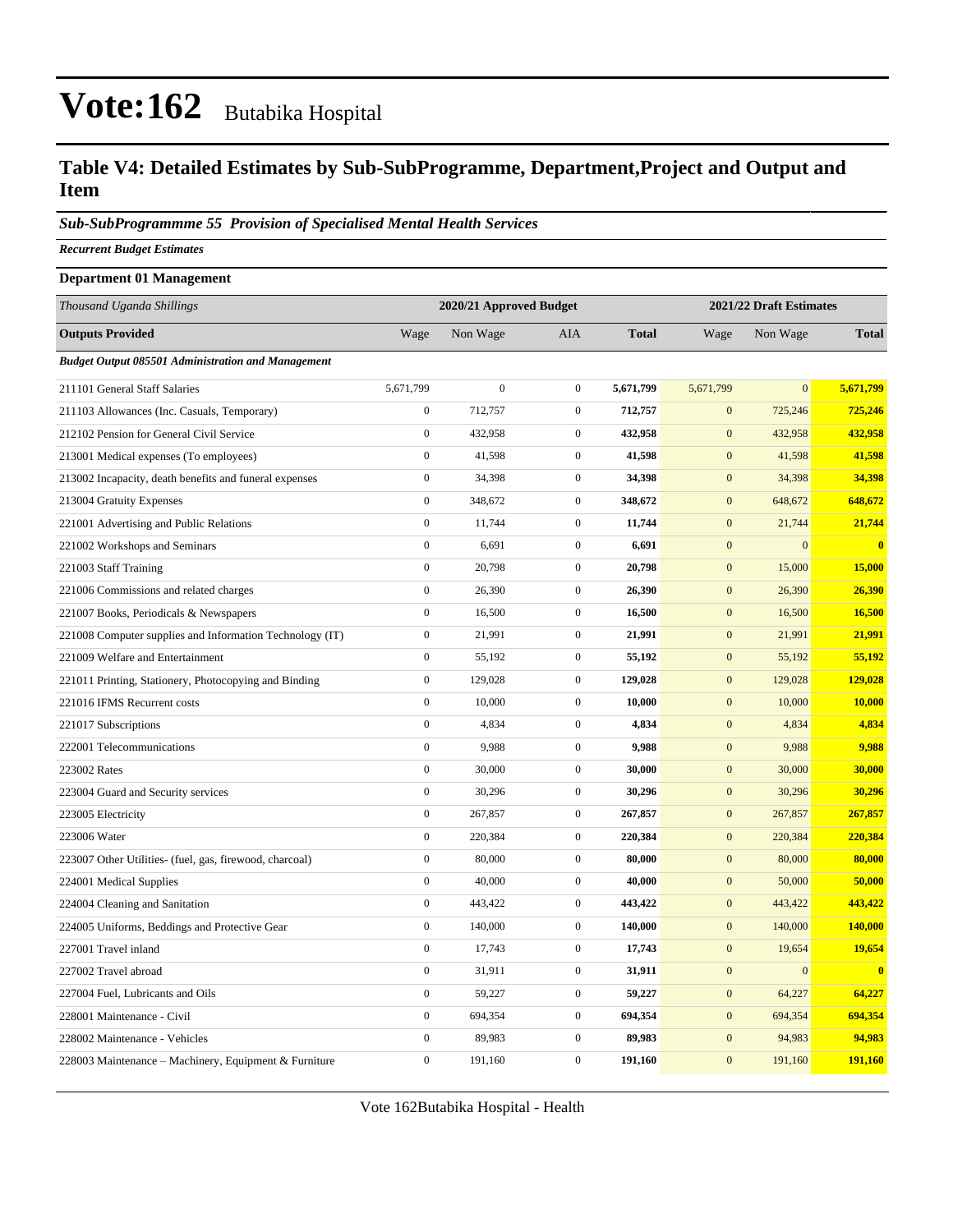| 228004 Maintenance - Other                                                             | $\boldsymbol{0}$      | 64,548    | $\mathbf{0}$     | 64,548    | $\overline{0}$        | 64,548       | 64,548     |
|----------------------------------------------------------------------------------------|-----------------------|-----------|------------------|-----------|-----------------------|--------------|------------|
| <b>Total Cost of Budget Output 01</b>                                                  | 5,671,799             | 4,284,423 | 0                | 9,956,222 | 5,671,799             | 4,584,423    | 10,256,222 |
| <b>Budget Output 085502 Mental Health inpatient Services Provided</b>                  |                       |           |                  |           |                       |              |            |
| 211103 Allowances (Inc. Casuals, Temporary)                                            | $\boldsymbol{0}$      | 17,052    | $\boldsymbol{0}$ | 17,052    | $\mathbf{0}$          | 7,052        | 7,052      |
| 221002 Workshops and Seminars                                                          | $\boldsymbol{0}$      | 1,881     | $\boldsymbol{0}$ | 1,881     | $\mathbf{0}$          | 1,881        | 1,881      |
| 221008 Computer supplies and Information Technology (IT)                               | $\boldsymbol{0}$      | 2,597     | $\mathbf{0}$     | 2,597     | $\mathbf{0}$          | 2,597        | 2,597      |
| 221009 Welfare and Entertainment                                                       | $\boldsymbol{0}$      | 5,521     | $\mathbf{0}$     | 5,521     | $\mathbf{0}$          | 5,521        | 5,521      |
| 221010 Special Meals and Drinks                                                        | $\boldsymbol{0}$      | 1,939,000 | $\mathbf{0}$     | 1,939,000 | $\mathbf{0}$          | 1,939,000    | 1,939,000  |
| 221011 Printing, Stationery, Photocopying and Binding                                  | $\boldsymbol{0}$      | 7,800     | $\mathbf{0}$     | 7,800     | $\mathbf{0}$          | 7,800        | 7,800      |
| 221012 Small Office Equipment                                                          | $\boldsymbol{0}$      | 24,886    | $\mathbf{0}$     | 24,886    | $\mathbf{0}$          | 24,886       | 24,886     |
| 222001 Telecommunications                                                              | $\boldsymbol{0}$      | 3,997     | $\mathbf{0}$     | 3,997     | $\mathbf{0}$          | 3,997        | 3,997      |
| 224004 Cleaning and Sanitation                                                         | $\boldsymbol{0}$      | 459,239   | $\mathbf{0}$     | 459,239   | $\mathbf{0}$          | 459,239      | 459,239    |
| 224005 Uniforms, Beddings and Protective Gear                                          | $\overline{0}$        | 378,879   | $\mathbf{0}$     | 378,879   | $\mathbf{0}$          | 378,879      | 378,879    |
| 227001 Travel inland                                                                   | $\boldsymbol{0}$      | 7,994     | $\mathbf{0}$     | 7,994     | $\mathbf{0}$          | 7,994        | 7,994      |
| 227004 Fuel, Lubricants and Oils                                                       | $\boldsymbol{0}$      | 31,788    | $\mathbf{0}$     | 31,788    | $\mathbf{0}$          | 31,788       | 31,788     |
| 228002 Maintenance - Vehicles                                                          | $\boldsymbol{0}$      | 9,693     | $\mathbf{0}$     | 9,693     | $\mathbf{0}$          | 9,693        | 9,693      |
| <b>Total Cost of Budget Output 02</b>                                                  | 0                     | 2,890,327 | 0                | 2,890,327 | $\boldsymbol{\theta}$ | 2,880,327    | 2,880,327  |
| Budget Output 085503 Long Term Planning for Mental Health                              |                       |           |                  |           |                       |              |            |
| 211103 Allowances (Inc. Casuals, Temporary)                                            | $\boldsymbol{0}$      | 6,000     | $\mathbf{0}$     | 6,000     | $\mathbf{0}$          | 11,000       | 11,000     |
| 221007 Books, Periodicals & Newspapers                                                 | $\boldsymbol{0}$      | 10,000    | $\mathbf{0}$     | 10,000    | $\mathbf{0}$          | $\mathbf{0}$ | $\bf{0}$   |
| 221011 Printing, Stationery, Photocopying and Binding                                  | $\boldsymbol{0}$      | 6,000     | $\mathbf{0}$     | 6,000     | $\mathbf{0}$          | 6,000        | 6,000      |
| 227001 Travel inland                                                                   | $\boldsymbol{0}$      | 5,000     | $\mathbf{0}$     | 5,000     | $\mathbf{0}$          | 10,000       | 10,000     |
| 227004 Fuel, Lubricants and Oils                                                       | $\boldsymbol{0}$      | 10,000    | $\mathbf{0}$     | 10,000    | $\mathbf{0}$          | 10,000       | 10,000     |
| <b>Total Cost of Budget Output 03</b>                                                  | $\boldsymbol{\theta}$ | 37,000    | 0                | 37,000    | $\boldsymbol{\theta}$ | 37,000       | 37,000     |
| <b>Budget Output 085504 Specialised Outpatient and PHC Services Provided</b>           |                       |           |                  |           |                       |              |            |
| 211103 Allowances (Inc. Casuals, Temporary)                                            | $\boldsymbol{0}$      | 52,398    | $\mathbf{0}$     | 52,398    | $\mathbf{0}$          | 52,398       | 52,398     |
| 221002 Workshops and Seminars                                                          | $\boldsymbol{0}$      | 1,199     | $\boldsymbol{0}$ | 1,199     | $\mathbf{0}$          | 1,199        | 1,199      |
| 221007 Books, Periodicals & Newspapers                                                 | $\boldsymbol{0}$      | 1,599     | $\mathbf{0}$     | 1,599     | $\mathbf{0}$          | 1,599        | 1,599      |
| 221008 Computer supplies and Information Technology (IT)                               | $\boldsymbol{0}$      | 2,398     | $\mathbf{0}$     | 2,398     | $\mathbf{0}$          | 2,398        | 2,398      |
| 221011 Printing, Stationery, Photocopying and Binding                                  | $\boldsymbol{0}$      | 5,996     | $\mathbf{0}$     | 5,996     | $\mathbf{0}$          | 5,996        | 5,996      |
| 222001 Telecommunications                                                              | $\boldsymbol{0}$      | 3,997     | $\boldsymbol{0}$ | 3,997     | $\boldsymbol{0}$      | 3,997        | 3,997      |
| 227001 Travel inland                                                                   | $\boldsymbol{0}$      | 4,396     | $\boldsymbol{0}$ | 4,396     | $\boldsymbol{0}$      | 4,396        | 4,396      |
| 227004 Fuel, Lubricants and Oils                                                       | $\boldsymbol{0}$      | 30,589    | $\boldsymbol{0}$ | 30,589    | $\boldsymbol{0}$      | 30,589       | 30,589     |
| 228002 Maintenance - Vehicles                                                          | $\boldsymbol{0}$      | 5,996     | $\boldsymbol{0}$ | 5,996     | $\boldsymbol{0}$      | 5,996        | 5,996      |
| <b>Total Cost of Budget Output 04</b>                                                  | 0                     | 108,568   | 0                | 108,568   | $\boldsymbol{\theta}$ | 108,568      | 108,568    |
| <b>Budget Output 085505 Community Mental Health Services and Technical Supervision</b> |                       |           |                  |           |                       |              |            |
| 211103 Allowances (Inc. Casuals, Temporary)                                            | $\mathbf{0}$          | 48,499    | $\mathbf{0}$     | 48,499    | $\boldsymbol{0}$      | 48,499       | 48,499     |
| 221003 Staff Training                                                                  | $\mathbf{0}$          | 9,982     | $\boldsymbol{0}$ | 9,982     | $\boldsymbol{0}$      | 9,982        | 9,982      |
| 221011 Printing, Stationery, Photocopying and Binding                                  | $\boldsymbol{0}$      | 2,098     | $\boldsymbol{0}$ | 2,098     | $\boldsymbol{0}$      | 2,098        | 2,098      |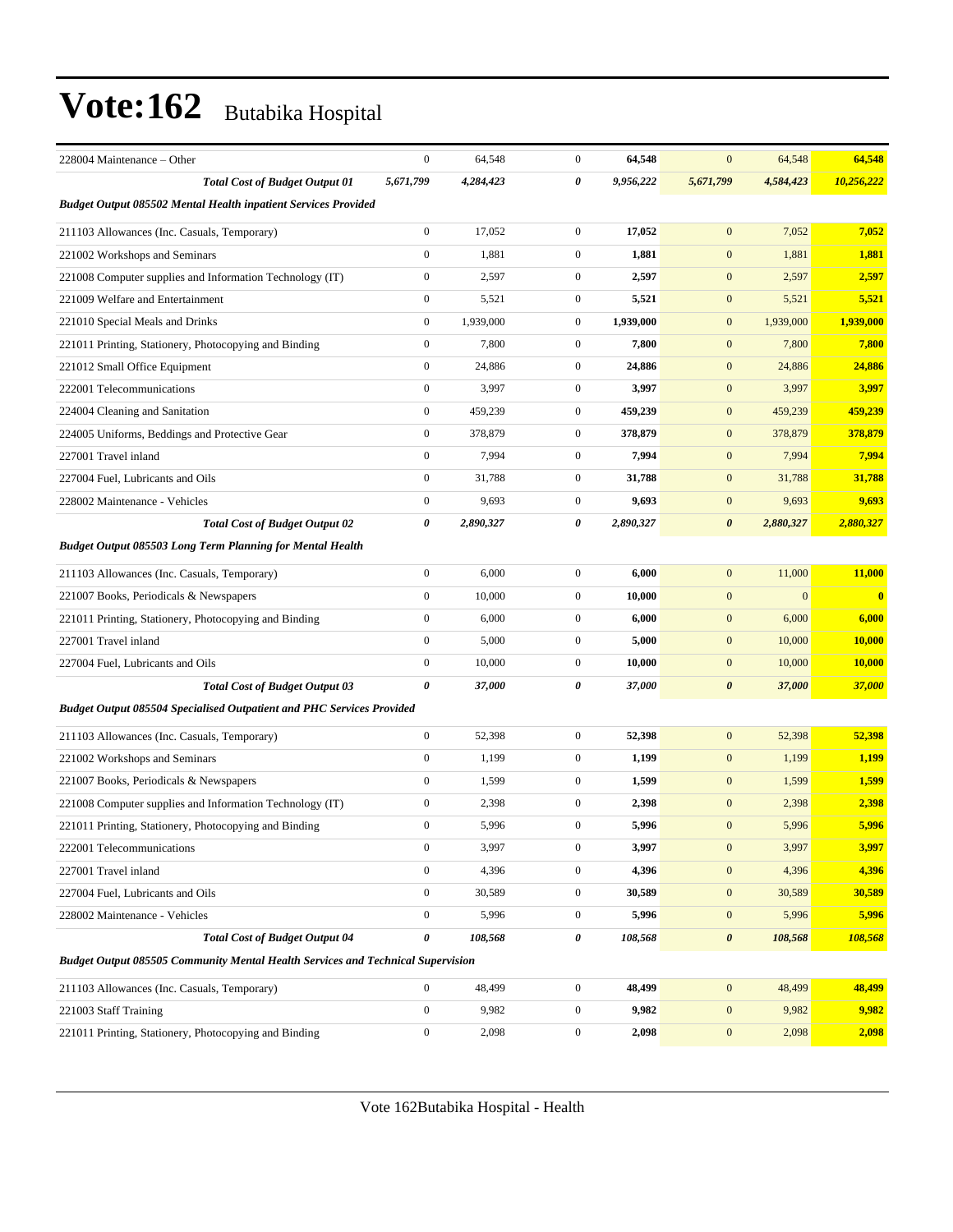| 222001 Telecommunications                                      | $\boldsymbol{0}$      | 3,997                   | $\boldsymbol{0}$ | 3,997        | $\mathbf{0}$          | 3,997                   | 3,997                 |
|----------------------------------------------------------------|-----------------------|-------------------------|------------------|--------------|-----------------------|-------------------------|-----------------------|
| 227001 Travel inland                                           | $\boldsymbol{0}$      | 24,499                  | $\mathbf{0}$     | 24,499       | $\boldsymbol{0}$      | 24,499                  | 24,499                |
| 227004 Fuel, Lubricants and Oils                               | $\boldsymbol{0}$      | 35,160                  | $\mathbf{0}$     | 35,160       | $\boldsymbol{0}$      | 35,160                  | 35,160                |
| 228002 Maintenance - Vehicles                                  | $\boldsymbol{0}$      | 20,385                  | $\mathbf{0}$     | 20,385       | $\boldsymbol{0}$      | 20,385                  | 20,385                |
| <b>Total Cost of Budget Output 05</b>                          | $\pmb{\theta}$        | 144,620                 | 0                | 144,620      | $\boldsymbol{\theta}$ | 144,620                 | 144,620               |
| <b>Budget Output 085506 Immunisation Services</b>              |                       |                         |                  |              |                       |                         |                       |
| 211103 Allowances (Inc. Casuals, Temporary)                    | $\boldsymbol{0}$      | 10,000                  | $\mathbf{0}$     | 10,000       | $\mathbf{0}$          | 10,000                  | 10,000                |
| <b>Total Cost of Budget Output 06</b>                          | $\pmb{\theta}$        | 10,000                  | 0                | 10,000       | $\boldsymbol{\theta}$ | 10,000                  | 10,000                |
| <b>Budget Output 085507 HIV/AIDS Mainstreaming</b>             |                       |                         |                  |              |                       |                         |                       |
| 211103 Allowances (Inc. Casuals, Temporary)                    | $\boldsymbol{0}$      | $\mathbf{0}$            | $\boldsymbol{0}$ | $\bf{0}$     | $\mathbf{0}$          | 5,000                   | 5,000                 |
| 227001 Travel inland                                           | $\mathbf{0}$          | $\boldsymbol{0}$        | $\mathbf{0}$     | $\bf{0}$     | $\boldsymbol{0}$      | 5,000                   | 5,000                 |
| <b>Total Cost of Budget Output 07</b>                          | $\boldsymbol{\theta}$ | 0                       | $\theta$         | 0            | $\boldsymbol{\theta}$ | 10,000                  | 10,000                |
| <b>Budget Output 085519 Human Resource Management Services</b> |                       |                         |                  |              |                       |                         |                       |
| 211103 Allowances (Inc. Casuals, Temporary)                    | $\boldsymbol{0}$      | 5,000                   | $\mathbf{0}$     | 5,000        | $\boldsymbol{0}$      | 5,000                   | 5,000                 |
| 221003 Staff Training                                          | $\boldsymbol{0}$      | 5,000                   | $\mathbf{0}$     | 5,000        | $\boldsymbol{0}$      | 5,000                   | 5,000                 |
| 221011 Printing, Stationery, Photocopying and Binding          | $\boldsymbol{0}$      | 3,000                   | $\mathbf{0}$     | 3,000        | $\mathbf{0}$          | 3,000                   | 3,000                 |
| 227001 Travel inland                                           | $\boldsymbol{0}$      | 7,000                   | $\mathbf{0}$     | 7,000        | $\boldsymbol{0}$      | 7,000                   | 7,000                 |
| <b>Total Cost of Budget Output 19</b>                          | $\pmb{\theta}$        | 20,000                  | 0                | 20,000       | $\boldsymbol{\theta}$ | 20,000                  | 20,000                |
| <b>Budget Output 085520 Records Management Services</b>        |                       |                         |                  |              |                       |                         |                       |
| 211103 Allowances (Inc. Casuals, Temporary)                    | $\boldsymbol{0}$      | 2,000                   | $\boldsymbol{0}$ | 2,000        | $\boldsymbol{0}$      | 2,000                   | 2,000                 |
| 221011 Printing, Stationery, Photocopying and Binding          | $\boldsymbol{0}$      | 2,000                   | $\mathbf{0}$     | 2,000        | $\boldsymbol{0}$      | 2,000                   | 2,000                 |
| 227001 Travel inland                                           | $\boldsymbol{0}$      | 1,000                   | $\mathbf{0}$     | 1,000        | $\mathbf{0}$          | 1,000                   | 1,000                 |
| <b>Total Cost of Budget Output 20</b>                          | 0                     | 5,000                   | 0                | 5,000        | $\boldsymbol{\theta}$ | 5,000                   | 5,000                 |
| <b>Total Cost Of Outputs Provided</b>                          | 5,671,799             | 7,499,938               | $\bf{0}$         | 13,171,737   | 5,671,799             | 7,799,938               | 13,471,737            |
| <b>Arrears</b>                                                 | Wage                  | Non Wage                | AIA              | <b>Total</b> | Wage                  | Non Wage                | <b>Total</b>          |
| <b>Budget Output 085599 Arrears</b>                            |                       |                         |                  |              |                       |                         |                       |
| 321605 Domestic arrears (Budgeting)                            | $\boldsymbol{0}$      | 8,445                   | $\boldsymbol{0}$ | 8,445        | $\boldsymbol{0}$      | $\mathbf{0}$            | $\bf{0}$              |
| <b>Total Cost of Budget Output 99</b>                          | 0                     | 8,445                   | 0                | 8,445        | $\boldsymbol{\theta}$ | $\boldsymbol{\theta}$   | $\boldsymbol{\theta}$ |
| <b>Total Cost Of Arrears</b>                                   | $\bf{0}$              | 8,445                   | $\bf{0}$         | 8,445        | $\bf{0}$              | $\bf{0}$                | $\bf{0}$              |
| <b>Total Cost for Department 01</b>                            | 5,671,799             | 7,508,383               | $\bf{0}$         | 13,180,182   | 5,671,799             | 7,799,938               | 13,471,737            |
| <b>Total Excluding Arrears</b>                                 | 5,671,799             | 7,499,938               | $\mathbf{0}$     | 13, 171, 737 | 5,671,799             | 7,799,938               | 13,471,737            |
| <b>Department 02 Internal Audit Section</b>                    |                       |                         |                  |              |                       |                         |                       |
| Thousand Uganda Shillings                                      |                       | 2020/21 Approved Budget |                  |              |                       | 2021/22 Draft Estimates |                       |
| <b>Outputs Provided</b>                                        | Wage                  | Non Wage                | AIA              | <b>Total</b> | Wage                  | Non Wage                | <b>Total</b>          |
| <b>Budget Output 085501 Administration and Management</b>      |                       |                         |                  |              |                       |                         |                       |
| 211101 General Staff Salaries                                  | 28,128                | $\mathbf{0}$            | $\mathbf{0}$     | 28,128       | 28,128                | $\boldsymbol{0}$        | 28,128                |
| 211103 Allowances (Inc. Casuals, Temporary)                    | $\boldsymbol{0}$      | 2,000                   | $\boldsymbol{0}$ | 2,000        | $\mathbf{0}$          | 2,000                   | 2,000                 |
| 221011 Printing, Stationery, Photocopying and Binding          | $\boldsymbol{0}$      | 2,000                   | $\boldsymbol{0}$ | 2,000        | $\boldsymbol{0}$      | 2,000                   | 2,000                 |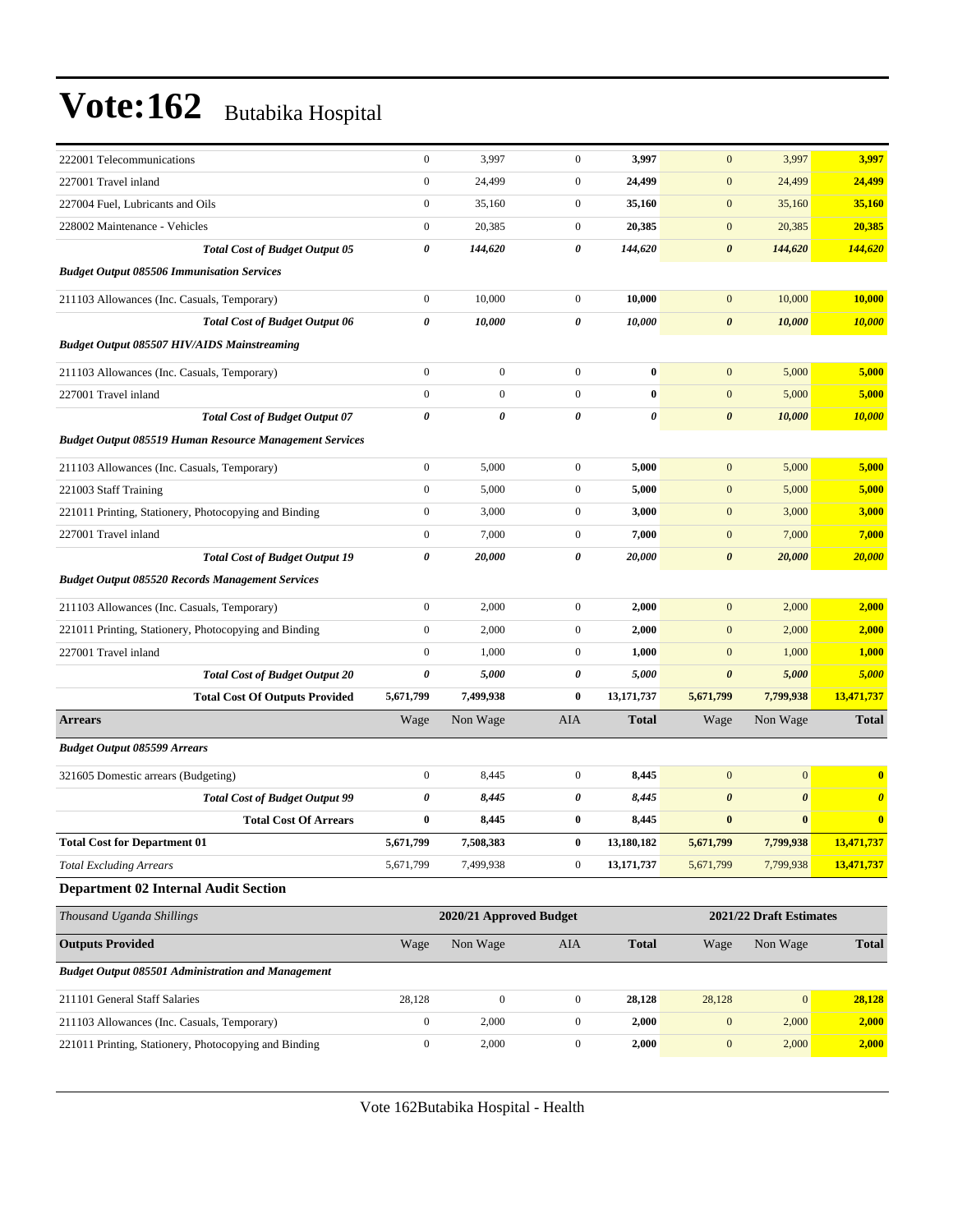| 227001 Travel inland                                                           | $\boldsymbol{0}$              | 1,000                   | $\mathbf{0}$     | 1,000        | $\mathbf{0}$          | 1,000                   | 1,000                 |
|--------------------------------------------------------------------------------|-------------------------------|-------------------------|------------------|--------------|-----------------------|-------------------------|-----------------------|
| <b>Total Cost of Budget Output 01</b>                                          | 28,128                        | 5,000                   | 0                | 33,128       | 28,128                | 5,000                   | 33,128                |
| <b>Total Cost Of Outputs Provided</b>                                          | 28,128                        | 5,000                   | $\bf{0}$         | 33,128       | 28,128                | 5,000                   | 33,128                |
| <b>Total Cost for Department 02</b>                                            | 28,128                        | 5,000                   | $\bf{0}$         | 33,128       | 28,128                | 5,000                   | 33,128                |
| <b>Total Excluding Arrears</b>                                                 | 28,128                        | 5,000                   | $\mathbf{0}$     | 33,128       | 28,128                | 5,000                   | 33,128                |
| <b>Development Budget Estimates</b>                                            |                               |                         |                  |              |                       |                         |                       |
| Project 1572 Retooling of Butabika National Referral Hospital                  |                               |                         |                  |              |                       |                         |                       |
| Thousand Uganda Shillings                                                      |                               | 2020/21 Approved Budget |                  |              |                       | 2021/22 Draft Estimates |                       |
| <b>Outputs Provided</b>                                                        | <b>GoU Dev't External Fin</b> |                         | <b>AIA</b>       | <b>Total</b> |                       | GoU Dev't External Fin  | <b>Total</b>          |
| <b>Budget Output 085501 Administration and Management</b>                      |                               |                         |                  |              |                       |                         |                       |
| 225001 Consultancy Services- Short term                                        | 150,000                       | $\boldsymbol{0}$        | $\mathbf{0}$     | 150,000      | $\mathbf{0}$          | $\mathbf{0}$            | $\bf{0}$              |
| Total Cost Of Budget Output 085501                                             | 150,000                       | 0                       | 0                | 150,000      | $\boldsymbol{\theta}$ | $\boldsymbol{\theta}$   | $\boldsymbol{\theta}$ |
| <b>Total Cost for Outputs Provided</b>                                         | 150,000                       | $\boldsymbol{0}$        | $\mathbf{0}$     | 150,000      | $\mathbf{0}$          | $\mathbf{0}$            | $\bf{0}$              |
| <b>Capital Purchases</b>                                                       | <b>GoU Dev't External Fin</b> |                         | <b>AIA</b>       | <b>Total</b> |                       | GoU Dev't External Fin  | <b>Total</b>          |
| Budget Output 085576 Purchase of Office and ICT Equipment, including Software  |                               |                         |                  |              |                       |                         |                       |
| 312213 ICT Equipment                                                           | 138,000                       | $\boldsymbol{0}$        | $\boldsymbol{0}$ | 138,000      | 120,000               | $\boldsymbol{0}$        | 120,000               |
| Total Cost Of Budget Output 085576                                             | 138,000                       | 0                       | 0                | 138,000      | 120,000               | $\boldsymbol{\theta}$   | <b>120,000</b>        |
| <b>Budget Output 085577 Purchase of Specialised Machinery &amp; Equipment</b>  |                               |                         |                  |              |                       |                         |                       |
| 312202 Machinery and Equipment                                                 | 750,000                       | $\boldsymbol{0}$        | $\boldsymbol{0}$ | 750,000      | 83,000                | $\boldsymbol{0}$        | 83,000                |
| 312212 Medical Equipment                                                       | 875,000                       | $\boldsymbol{0}$        | $\boldsymbol{0}$ | 875,000      | 150,000               | $\mathbf{0}$            | 150,000               |
| 312214 Laboratory Equipments                                                   | $\mathbf{0}$                  | $\boldsymbol{0}$        | $\boldsymbol{0}$ | $\bf{0}$     | 250,141               | $\boldsymbol{0}$        | 250,141               |
| Total Cost Of Budget Output 085577                                             | 1,625,000                     | 0                       | 0                | 1,625,000    | 483,141               | $\boldsymbol{\theta}$   | 483,141               |
| Budget Output 085578 Purchase of Office and Residential Furniture and Fittings |                               |                         |                  |              |                       |                         |                       |
| 312203 Furniture & Fixtures                                                    | 433,000                       | $\boldsymbol{0}$        | $\boldsymbol{0}$ | 433,000      | 150,000               | $\boldsymbol{0}$        | 150,000               |
| Total Cost Of Budget Output 085578                                             | 433,000                       | $\theta$                | 0                | 433,000      | 150,000               | $\boldsymbol{\theta}$   | 150,000               |
| <b>Budget Output 085580 Hospital Construction/rehabilitation</b>               |                               |                         |                  |              |                       |                         |                       |
| 281504 Monitoring, Supervision & Appraisal of Capital work                     | 60,000                        | $\boldsymbol{0}$        | $\mathbf{0}$     | 60,000       | 60,000                | $\mathbf{0}$            | 60,000                |
| 312101 Non-Residential Buildings                                               | 876,150                       | $\boldsymbol{0}$        | $\boldsymbol{0}$ | 876,150      | 1,150,000             | $\mathbf{0}$            | 1,150,000             |
| 312102 Residential Buildings                                                   | 445,991                       | $\boldsymbol{0}$        | 0                | 445,991      | 1,845,000             | $\boldsymbol{0}$        | <u>1,845,000</u>      |
| 312104 Other Structures                                                        | 80,000                        | $\boldsymbol{0}$        | $\boldsymbol{0}$ | 80,000       | $\boldsymbol{0}$      | $\mathbf{0}$            | $\bf{0}$              |
| Total Cost Of Budget Output 085580                                             | 1,462,141                     | 0                       | 0                | 1,462,141    | 3,055,000             | $\pmb{\theta}$          | 3,055,000             |
| <b>Total Cost for Capital Purchases</b>                                        | 3,658,141                     | $\boldsymbol{0}$        | $\boldsymbol{0}$ | 3,658,141    | 3,808,141             | $\mathbf{0}$            | 3,808,141             |
| <b>Total Cost for Project: 1572</b>                                            | 3,808,141                     | $\boldsymbol{0}$        | $\boldsymbol{0}$ | 3,808,141    | 3,808,141             | $\mathbf{0}$            | 3,808,141             |
| <b>Total Excluding Arrears</b>                                                 | 3,808,141                     | $\boldsymbol{0}$        | $\boldsymbol{0}$ | 3,808,141    | 3,808,141             | $\mathbf{0}$            | 3,808,141             |
|                                                                                | GoU                           | <b>External Fin</b>     | <b>AIA</b>       | <b>Total</b> | GoU                   | <b>External Fin</b>     | <b>Total</b>          |
| <b>Total Cost for Sub-SubProgramme 55</b>                                      | 17,021,450                    | 0                       | 0                | 17,021,450   | 17,313,005            | $\vert 0 \vert$         | 17,313,005            |
| <b>Total Excluding Arrears</b>                                                 | 17,013,005                    | $\boldsymbol{0}$        | $\boldsymbol{0}$ | 17,013,005   | 17,313,005            | $\mathbf{0}$            | 17,313,005            |
|                                                                                |                               | GoU External Fin        | <b>AIA</b>       | <b>Total</b> | GoU                   | <b>External Fin.</b>    | <b>Total</b>          |
|                                                                                |                               |                         |                  |              |                       |                         |                       |